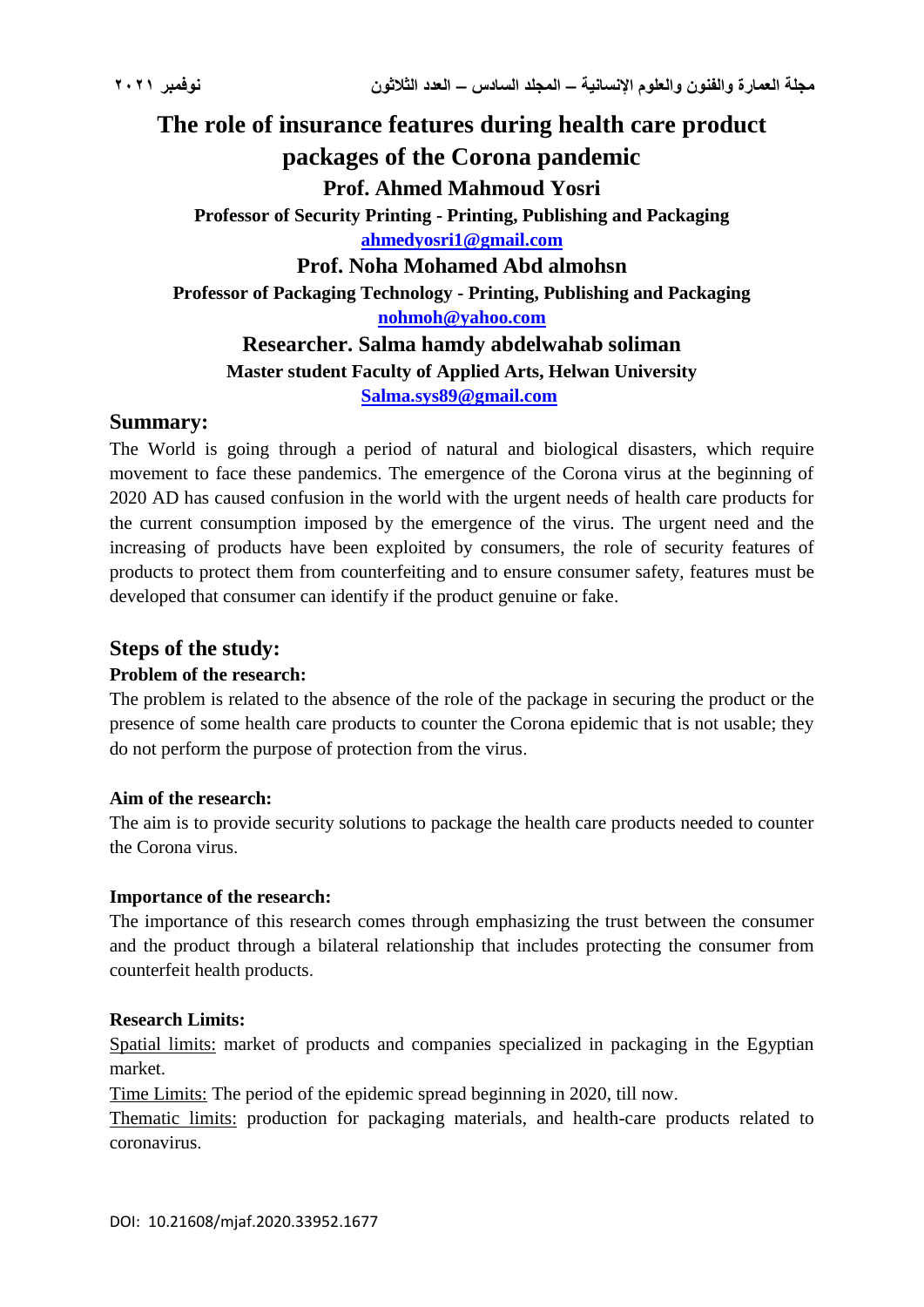## **Key words:**

Corona Virus (covid -19) - security features for packages - health care products (medical masks - alcohol - disinfectants and hand cleaners) - public security features - hidden security features

## **Introduction:**

As the Corona pandemic continues to spread, the demand for health care products increases around the world, which emphasizes the importance and role of packaging properly to the consumer's hand, as packaging is known as: Packaging makes products safe from damage during transportation and storage. It keeps the product safe and marketable and helps define, describe and promote the product.

"Packaging is the preparation of a product or commodity for appropriate storage and / or transportation. It may involve blocking, cementing, marking, binding, isolation from external factors, etc".

As all packages work to perform many functions, the most important of which is containment and protection, containment is the first role that must be played by any packaging, as containment means that the package contains the product and is free from exposure to the external environment. As for protection, it is the second aspect that is expected to be performed by any package, so protection is inside the package. Means that the product inside does not cause any physical damage due to exposure to light, heat, oxygen and water vapor.

The packaging is considered an economic means to provide protection, presentation, identification, information and comfort for the product from the moment of production until its use or management. Perhaps the most important function of packaging is to protect the product from physical damage and chemical deterioration from mechanical and climatic hazards in addition to the changes caused by microorganisms that must be prevented as it should. The product and packaging materials are compatible, in addition, modern packaging must be childresistant and tampered, and health care products such as medications and food require greater care in reducing potential contamination and all of the above play a role in the packaging design process.

## **Variables expected to occur in the packaging after the Corona pandemic:**

Going forward in time to visualize a scenario after the crisis of COVID-19 to determine the industry's expected impacts of various types of packaging is important and has included:

- Flexible packaging: Changes are expected in the flexible packaging sizes of light packages, as preferences change to multi-part formulas for economic reasons.
- plastics: The direction of hard plastics towards individual packaging, and thus towards reducing packaging size.
- Cardboard: The packages will be run through their storage capacity, and they will remain stable in packing health products like alcohol and detergent.
- Glass: According to analysis, glass will be the material most affected by the closure of **businesses**.

• Paper and cardboard: Finally, paper packaging, due to its economic value and compatibility with e-commerce, will be used widely during the time and after the introduction of social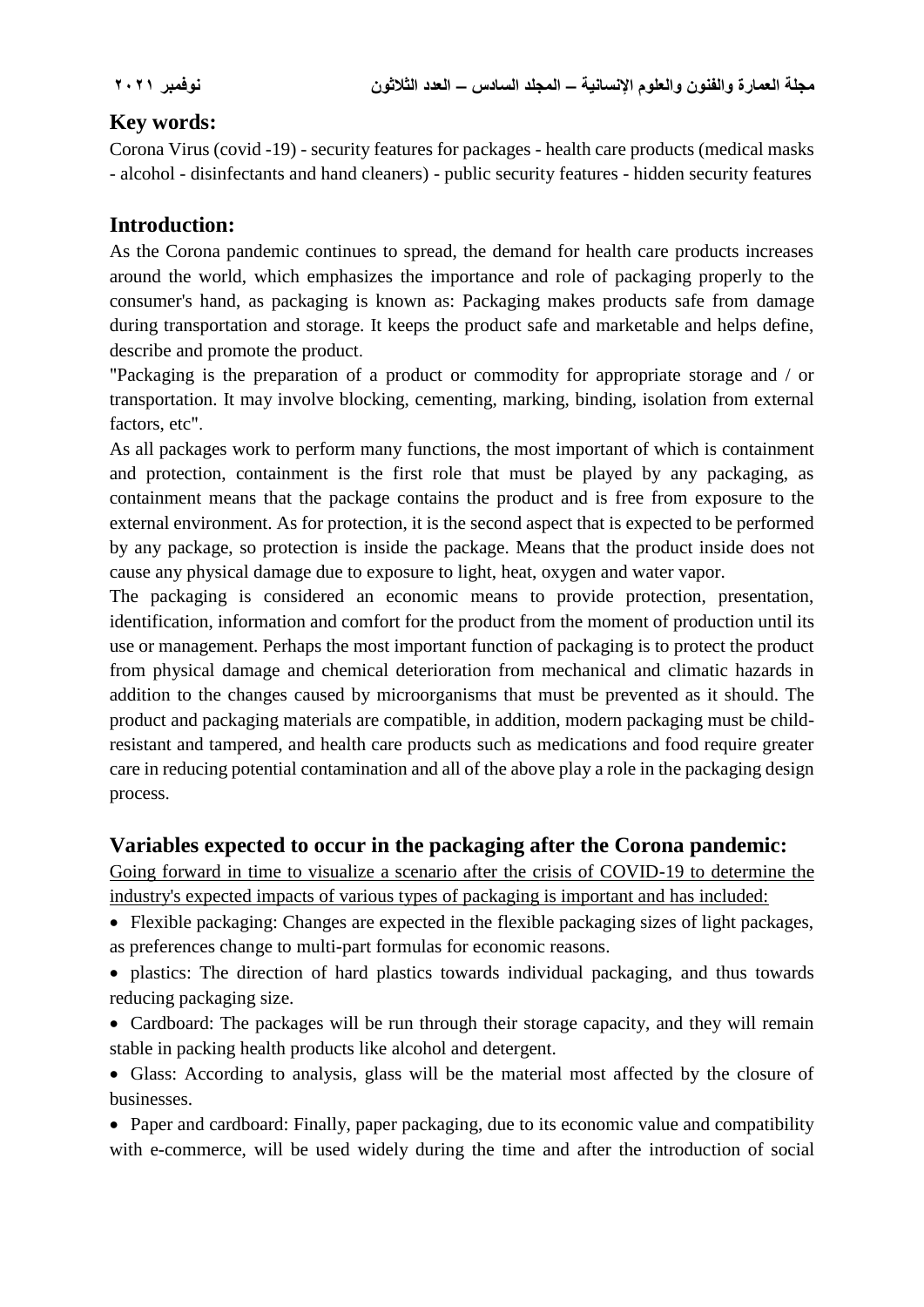spacing measures and also the most virulent materials on which the virus is based for a short period of 24 hours.

## **Types of tamper-proof insurance technologies used in packaging:**



## **users to verify the authenticity of a pack.**

Such features will normally be prominently visible, and difficult or expensive to reproduce. They also require utmost security in supply, handling and disposal procedures to avoid unauthorized diversion. They are designed to be applied in such a way that they cannot be reused or removed without being defaced or causing damage to the pack, for this reason an overt device might be incorporated within a Tamper Evident feature for added security.

| <b>Advantages</b>                     | <b>Disadvantages</b>                         |
|---------------------------------------|----------------------------------------------|
| User verifiable.                      | Require user education $-$ not always widely |
|                                       | understood.                                  |
| Newer technologies are more secure.   | May be easily mimicked.                      |
| Can add decorative appeal.            | May add significant cost.                    |
| Can be a deterrent to counterfeiters. | May rely on covert features for              |
|                                       | authentication.                              |
|                                       | May be re-used or refilled.                  |
|                                       | May give false assurance.                    |

**A.1 Tamper evident packaging systems.** Some packages are inherently tamper proof, like a tin can hermetically sealed, an aseptically packed multilayer carton or a vacuum or the retort pack. Other than the tamper evident system stated elsewhere, additional systems are:

a) **Film wrappers** A transparent film with a distinctive design is wrapped securely around a product or product container. The film must be cut or torn to open the container and remove the product. Substrates options include ultra destructible films, voidable films that provide image when removed. Solvent sensitive papers.